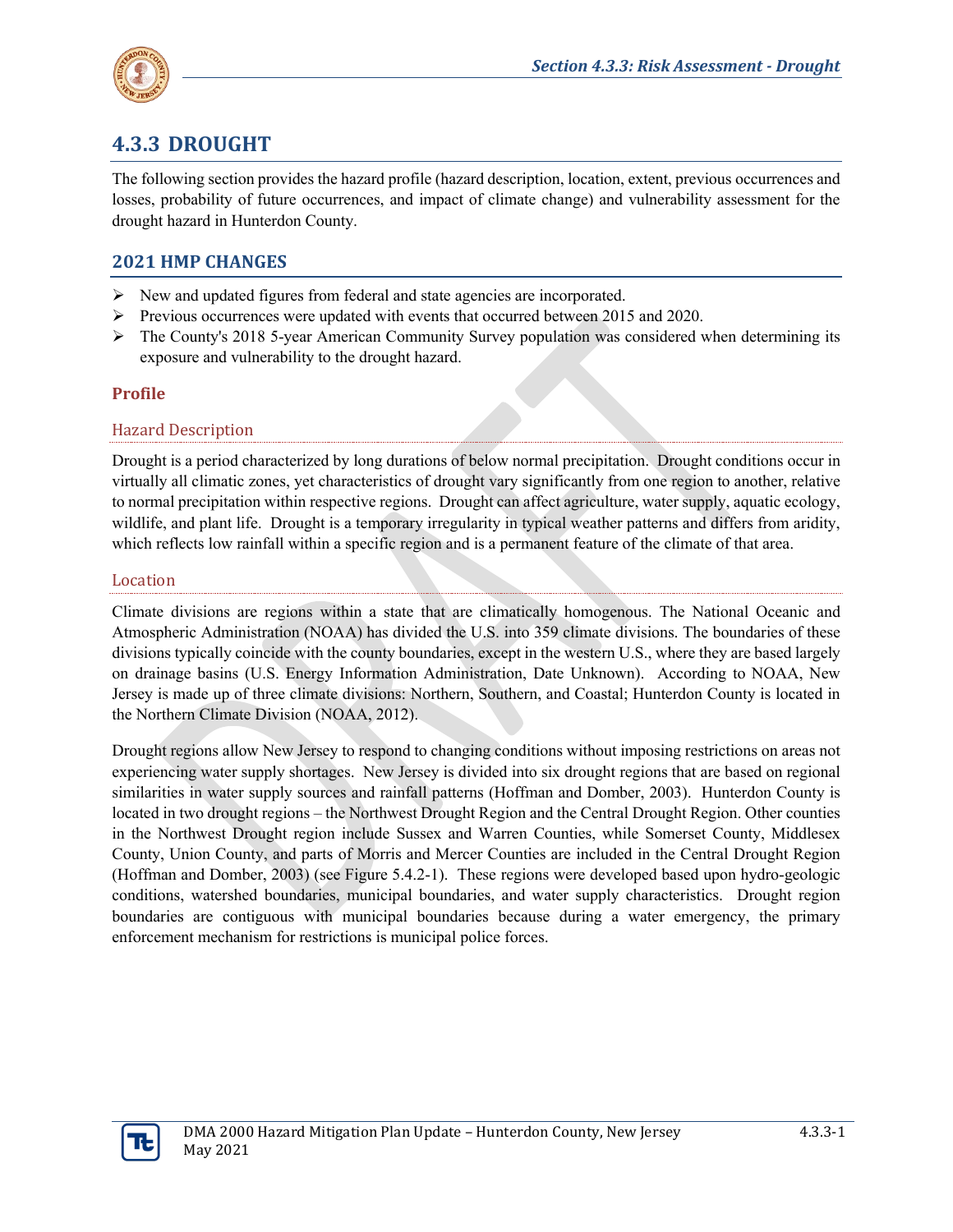





*Source: NJHMP 2019*

*Note: The red circle indicates the location of Hunterdon County. The County is located within the Northwest Drought Region and the Central Drought Region of New Jersey.*

There are five water regions across the State (compiled from HUCH11 Watershed Management Areas). Hunterdon County is located in the Raritan and Upper Delaware water regions; refer to Figure 5.4.2-2. In the Upper Delaware water region, water supply sources are from surface water and unconfined groundwater sources. In terms of annual water withdrawal by sector, the majority is for power generation, followed by potable water supply, commercial/industrial/mining, and agriculture. In the Raritan water region, water supply sources are from surface water, unconfined groundwater, and confined groundwater. In terms of annual water withdrawal

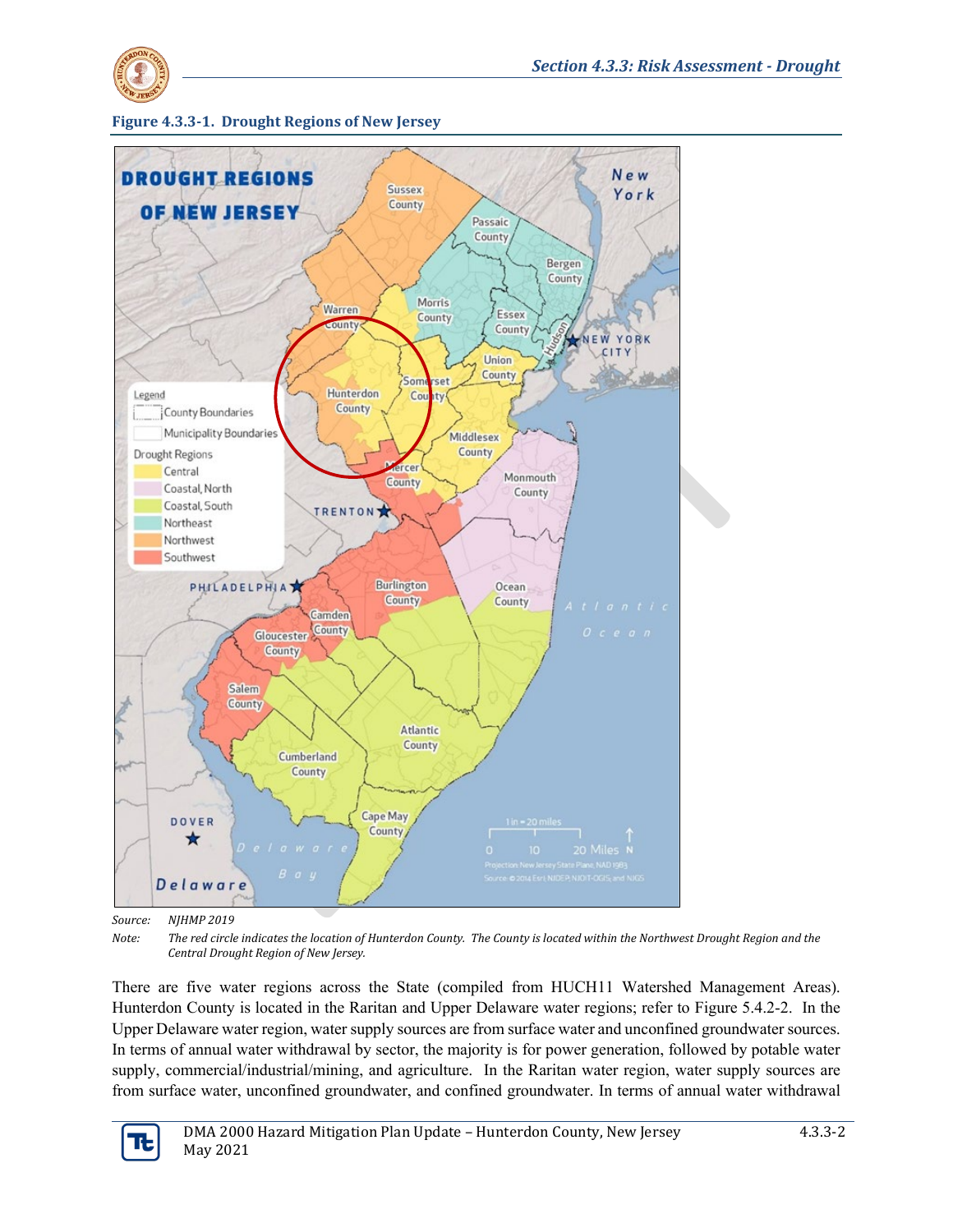

by sector, the majority is for potable water supply, followed by power generation, then commercial/industrial/mining. Water use trends, similar to withdrawal trends, vary from month to month with water use typically peaking during summer months when outdoor and irrigation demands are high (NJDEP 2017).





#### Extent

The severity of a drought depends on the degree of moisture deficiency, the duration, and the size and location of the affected area. The longer the duration of the drought and the larger the area impacted, the more severe the potential impacts. The State of New Jersey uses a multi-index system that takes advantage of some of these indices to determine the severity of a drought or extended period of dry conditions.

#### Palmer Drought Severity Index

The Palmer Drought Severity Index is commonly used by drought monitoring agencies for drought reporting. The PDSI is primarily based on soil conditions. Soil with decreased moisture content is the first indicator of an overall moisture deficit. Table 4.3.3-1 lists the PDSI classifications. At the one end of the spectrum, 0 is used as normal and drought is indicated by negative numbers. For example, -2 is moderate drought, -3 is severe

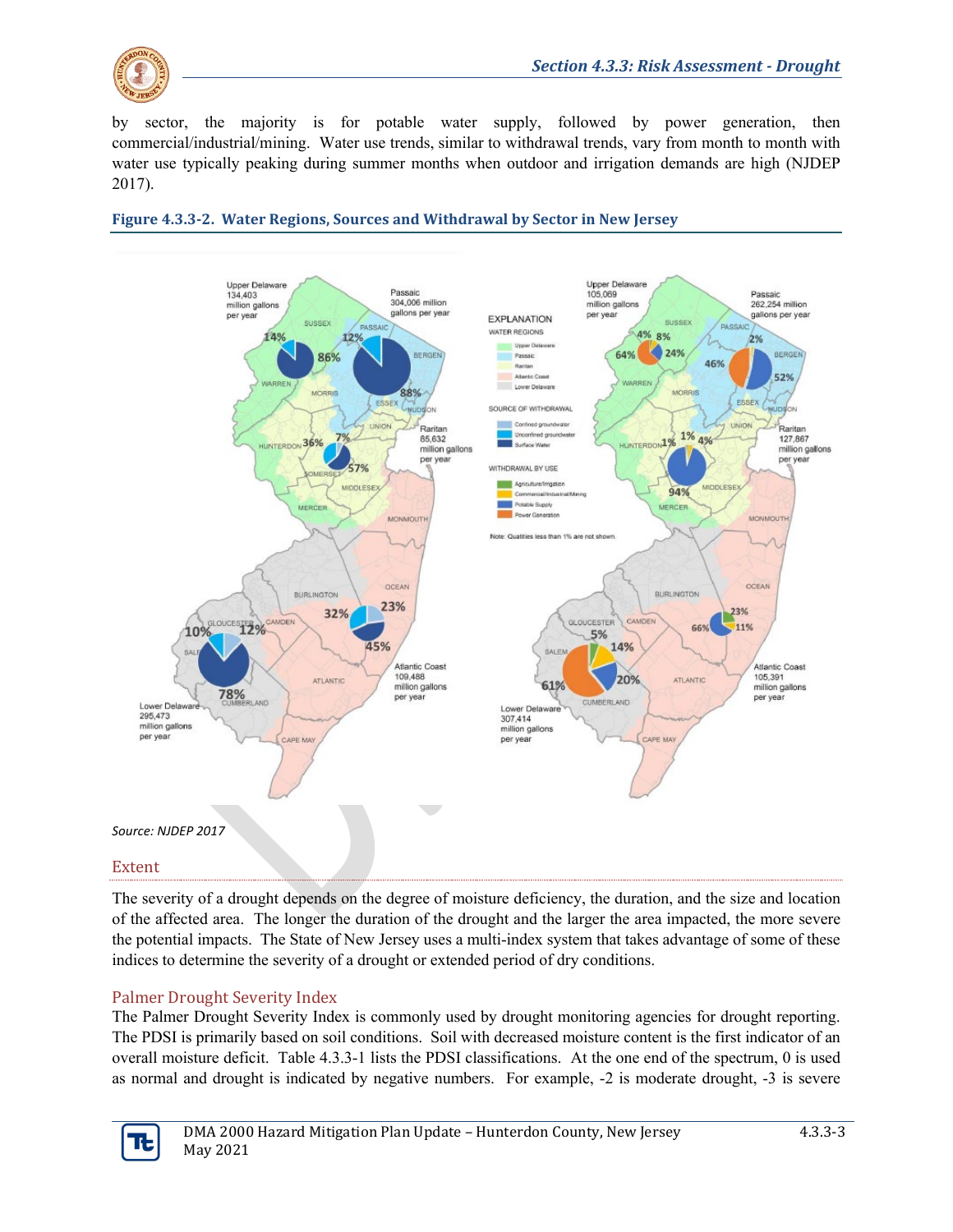

drought, and -4 is extreme drought. The PDSI also reflects excess precipitation using positive numbers; however, this is not shown in Table 4.3.3-1 (National Drought Mitigation Center [NDMC] 2013).

| Category       | <b>Description</b>                                                                                                                                                                       | <b>Possible Impacts</b>                                                                                                                                                                                                    | <b>Palmer Drought Index</b> |
|----------------|------------------------------------------------------------------------------------------------------------------------------------------------------------------------------------------|----------------------------------------------------------------------------------------------------------------------------------------------------------------------------------------------------------------------------|-----------------------------|
| D <sub>0</sub> | Abnormally Dry                                                                                                                                                                           | Going into drought: short-term dryness slowing<br>planting and growth of crops or pastures; fire risk<br>above average. Coming out of drought: some<br>lingering water deficits; pastures or crops not fully<br>recovered. | $-1.0$ to $-1.99$           |
| D1             | Moderate drought                                                                                                                                                                         | Some damage to crops and pastures; fire risk high;<br>streams, reservoirs, or wells low; some water<br>shortages developing or imminent; voluntary<br>water-use restrictions requested.                                    | $-2.0$ to $-2.99$           |
| D <sub>2</sub> | Severe drought                                                                                                                                                                           | Crop or pasture losses likely; fire risk very high;<br>water shortages common; water restrictions<br>imposed.                                                                                                              | $-3.0$ to $-3.99$           |
| D <sub>3</sub> | Extreme drought                                                                                                                                                                          | Major crop or pasture losses; extreme fire danger;<br>widespread water shortages or restrictions.                                                                                                                          | $-4.0$ to $-4.99$           |
| D <sub>4</sub> | Exceptional and widespread crop/pasture losses;<br>exceptional fire risk; shortages of water in<br>Exceptional drought<br>reservoirs, streams, and wells, creating water<br>emergencies. |                                                                                                                                                                                                                            | $-5.0$ or less              |

| <b>Table 4.3.3-1. Palmer Drought Category Descriptions</b> |  |  |
|------------------------------------------------------------|--|--|
|                                                            |  |  |

*Source: NDMC 2013*

The Division of Water Supply and Geoscience within the NJDEP, regularly monitors various water supply conditions within the state based on the different Water Supply Regions. The water supply conditions aid the Department in declaring the regions as being within one of the four stages of water supply drought, Normal, Drought Watch, Drought Warning, and Drought Emergency.

- A *Drought Watch* is an administrative designation made by the Department when drought or other factors begin to adversely affect water supply conditions. A Watch indicates that conditions are dry but not yet significantly so. During a drought Watch, the Department closely monitors drought indicators (including precipitation, stream flows and reservoir and ground water levels, and water demands) and consults with affected water suppliers.
- A *Drought Warning* represents a non-emergency phase of managing available water supplies during the developing stages of drought and falls between the Watch and Emergency levels of drought response. The aim of a Drought Watch is to avert a more serious water shortage that would necessitate declaration of a water emergency and the imposition of mandatory water use restrictions, bans on water use, or other potentially drastic measures.
- A *Drought Emergency* can only be declared by the governor. While drought warning actions focus on increasing or shifting the supply of water, efforts initiated under a water emergency focus on reducing water demands. During a water emergency, a phased approach to restricting water consumption is typically initiated. Phase I water use restrictions typically target non-essential, outdoor water use (NJDEP Division of Water Supply and Geoscience 2018).

#### Previous Occurrences and Losses

Precipitation variability, coupled with concentrated population centers, can produce wide fluctuations in water availability and demands. The State and County have experienced several episodes of drought that have resulted in water shortages of varying degrees (e.g., mid-1960's, early to mid-1980's and 2001-2002) (NJDEP 2017).

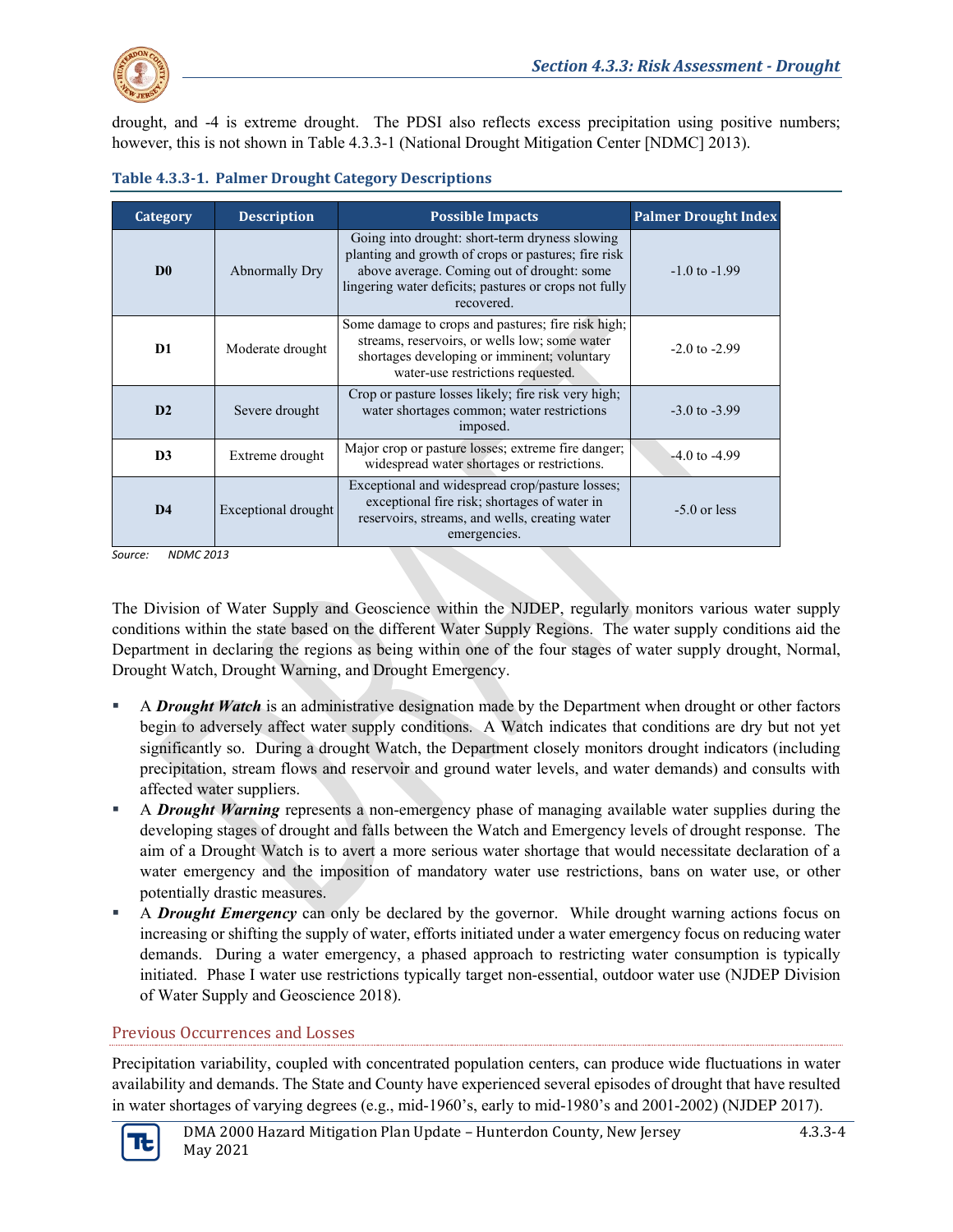

Many sources provided drought information regarding previous occurrences and losses associated with drought events throughout Hunterdon County. With so many sources reviewed for the purpose of this Hazard Mitigation Plan (HMP), loss and impact information for many events may vary. Therefore, the accuracy of monetary figures discussed is based only on the available information identified during research for this HMP.

#### Federal Disaster Declarations

Between 1954 and 2020, the State of New Jersey experienced two FEMA declared drought-related major disasters (DR) or emergencies (EM) classified as a water shortage. Generally, these disasters cover a wide region of the State; therefore, they may have impacted many counties. Of those two declarations, Hunterdon County has been included in both declarations (FEMA 2020).

| <b>FEMA Declaration</b><br><b>Number</b> | Date(s) of Event | <b>Event Type</b> | <b>Location</b>            |
|------------------------------------------|------------------|-------------------|----------------------------|
| DR-205                                   | August 18, 1965  | August 8, 1967    | Drought: Water<br>Shortage |
| EM-3083                                  | October 19, 1980 | May 21, 1983      | Drought: Water<br>Shortage |

#### **Table 4.3.3-2. FEMA DR and EM Declarations Since 2008 for Drought Events in Hunterdon County**

*Source: FEMA 2020*

#### USDA Disaster Declarations

Agriculture-related drought disasters are quite common. The USDA Secretary of Agriculture is authorized to designate counties as disaster areas to make emergency loans to producers suffering losses in those counties and in counties that are contiguous to a designated county. In 2015, Hunterdon County was included in declaration S3930 for excessive heat and drought with losses for crops totaling \$179,611.50 (USDA 2020, USDA 2020a).

#### Drought Events

For this 2021 HMP update, known drought events that have impacted Hunterdon County prior to 2015 are identified in Appendix G. For detailed information on damages and impacts to each municipality, refer to Section 9 (jurisdictional annexes).

#### **Table 4.3.3-3. Drought Incidents in Hunterdon County, 2015 to 2020**

| Date(s) of<br>Event                           | <b>Event Type</b> | <b>FEMA</b><br><b>Declaration</b><br><b>Number</b><br>(ii)<br>applicable) | <b>Hunterdon</b><br>County<br>Designated? | <b>Description</b>                                                                                                                                                                                                                                                                                                                                                                            |
|-----------------------------------------------|-------------------|---------------------------------------------------------------------------|-------------------------------------------|-----------------------------------------------------------------------------------------------------------------------------------------------------------------------------------------------------------------------------------------------------------------------------------------------------------------------------------------------------------------------------------------------|
| May $5-$<br>June 22,<br>2015                  | Drought           | N/A                                                                       | N/A                                       | According to the U.S. Drought Monitor, conditions held at a<br>D0 or "abnormally dry" status across Hunterdon County from<br>May $12$ , $2015 -$ May 18, $2015$ ; D1 or "moderate drought"<br>status from May $19, 2015 -$ June 1, 2015; and D0 or<br>"abnormally dry" from June 2, $2015 -$ June 22, $2015$ .<br>Gardens and lawns were reported as struggling due to drought<br>conditions. |
| August 11,<br>$2015 -$<br>January 11,<br>2016 | Drought           | N/A                                                                       | N/A                                       | According to the U.S. Drought Monitor, conditions held at a<br>D0 or "abnormally dry" status across Hunterdon County from<br>August 11, 2015 – September 28, 2015; D1 or "moderate<br>drought" status from September 29, 2015 – December 28,<br>2015; and D0 or "abnormally dry" from December 29, $2015 -$<br>January 11, 2016.                                                              |

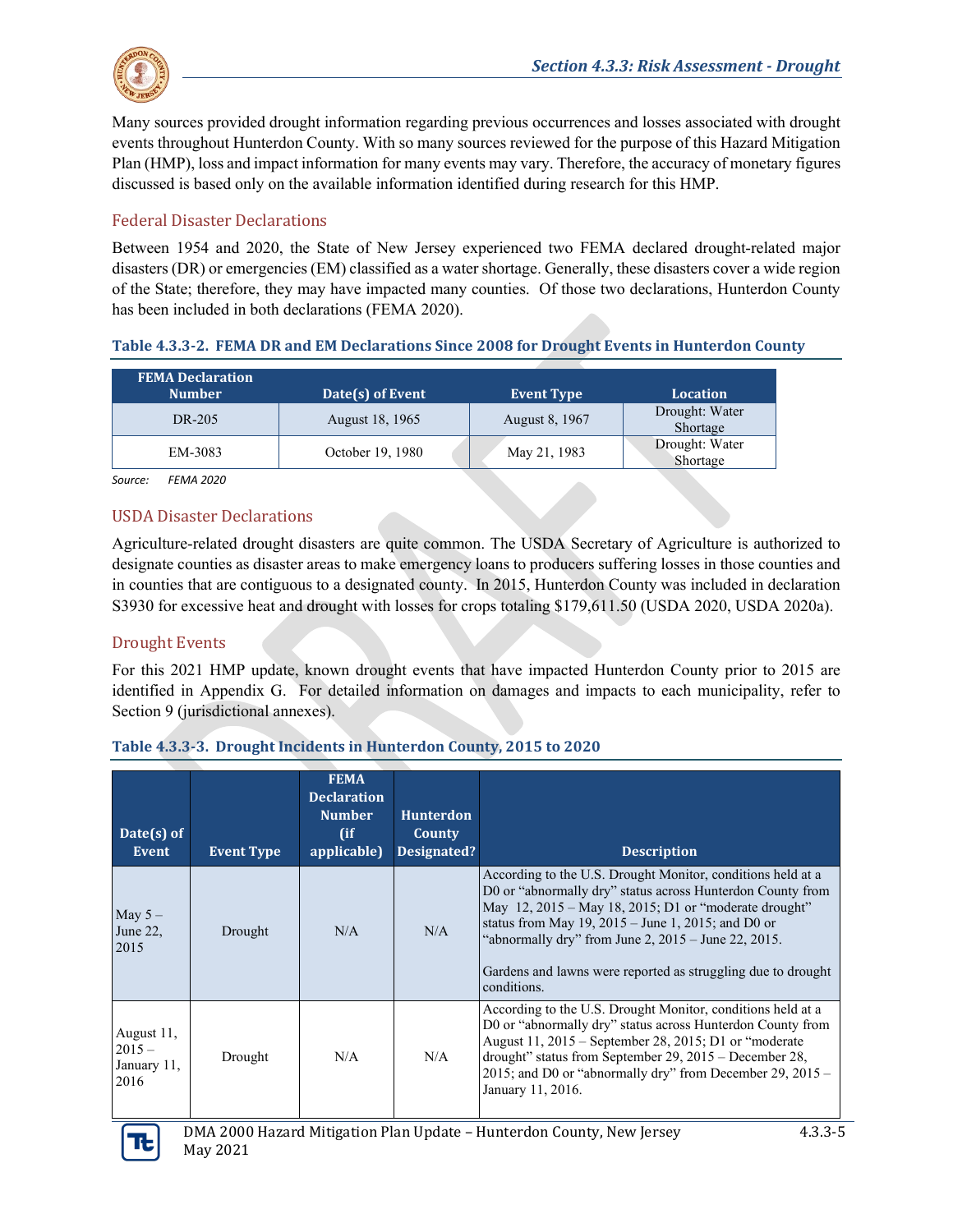

| Date(s) of<br><b>Event</b>                       | <b>Event Type</b> | <b>FEMA</b><br><b>Declaration</b><br><b>Number</b><br>$($ if<br>applicable) | <b>Hunterdon</b><br>County<br><b>Designated?</b> | <b>Description</b>                                                                                                                                                                                                                                                                                                                                                                                                                                      |
|--------------------------------------------------|-------------------|-----------------------------------------------------------------------------|--------------------------------------------------|---------------------------------------------------------------------------------------------------------------------------------------------------------------------------------------------------------------------------------------------------------------------------------------------------------------------------------------------------------------------------------------------------------------------------------------------------------|
|                                                  |                   |                                                                             |                                                  | Drought hindered hay growth. A drought watch was issued in<br>New Jersey.                                                                                                                                                                                                                                                                                                                                                                               |
| April 19,<br>$2016 -$<br>April 10,<br>2017       | Drought           | N/A                                                                         | N/A                                              | According to the U.S. Drought Monitor, conditions held at a<br>D0 or "abnormally dry" status across Hunterdon County from<br>April 19, 2016 - June 13, 2016; D1 or "moderate drought"<br>status from June $14, 2016$ – October 24, 2016; D2 or "severe<br>drought" from October 25, 2016 - January 23, 2017; D1 or<br>"moderate drought" from January 24, 2017 - March 20, 2017;<br>and D0 or "abnormally dry" from March 21, 2017 - April 10,<br>2017. |
| October 3-<br>30, 2017                           | Drought           | N/A                                                                         | N/A                                              | According to the U.S. Drought Monitor, conditions held at a<br>D0 or "abnormally dry" status across Hunterdon County from<br>October 3-30, 2017.<br>Tree leaves started falling weeks early.                                                                                                                                                                                                                                                            |
| December<br>$19, 2017 -$<br>February<br>12, 2018 | Drought           | N/A                                                                         | N/A                                              | According to the U.S. Drought Monitor, conditions held at a<br>D0 or "abnormally dry" status across Hunterdon County from<br>December 19, 2017 – February 12, 2018.<br>Reservoirs were reported low in northern New Jersey.                                                                                                                                                                                                                             |
| September<br>$17 -$<br>November<br>25, 2019      | Drought           | N/A                                                                         | N/A                                              | According to the U.S. Drought Monitor, conditions held at a<br>D0 or "abnormally dry" status across Hunterdon County from<br>September 17, 2019 – October 14, 2019; D1 or "moderate<br>drought" status from October 15, 2019 - October 28, 2019;<br>and D0 or "abnormally dry" from October 29, 2019 -<br>November 25, 2019.<br>A Fire restriction was placed in northern New Jersey.                                                                   |
| March 17-<br>23, 2020                            | Drought           | N/A                                                                         | N/A                                              | According to the U.S. Drought Monitor, conditions held at a<br>D0 or "abnormally dry" status across Hunterdon County from<br>March 17-23, 2020.                                                                                                                                                                                                                                                                                                         |
| July 7-<br>August 11,<br>2020                    | Drought           | N/A                                                                         | N/A                                              | According to the U.S. Drought Monitor, conditions held at a<br>D0 or "abnormally dry" status across Hunterdon County from<br>July 7-August 11, 2020.                                                                                                                                                                                                                                                                                                    |

Source: *Source: USDA 2020, NDMC 2020, FEMA 2020, US Drought Monitor 2020*

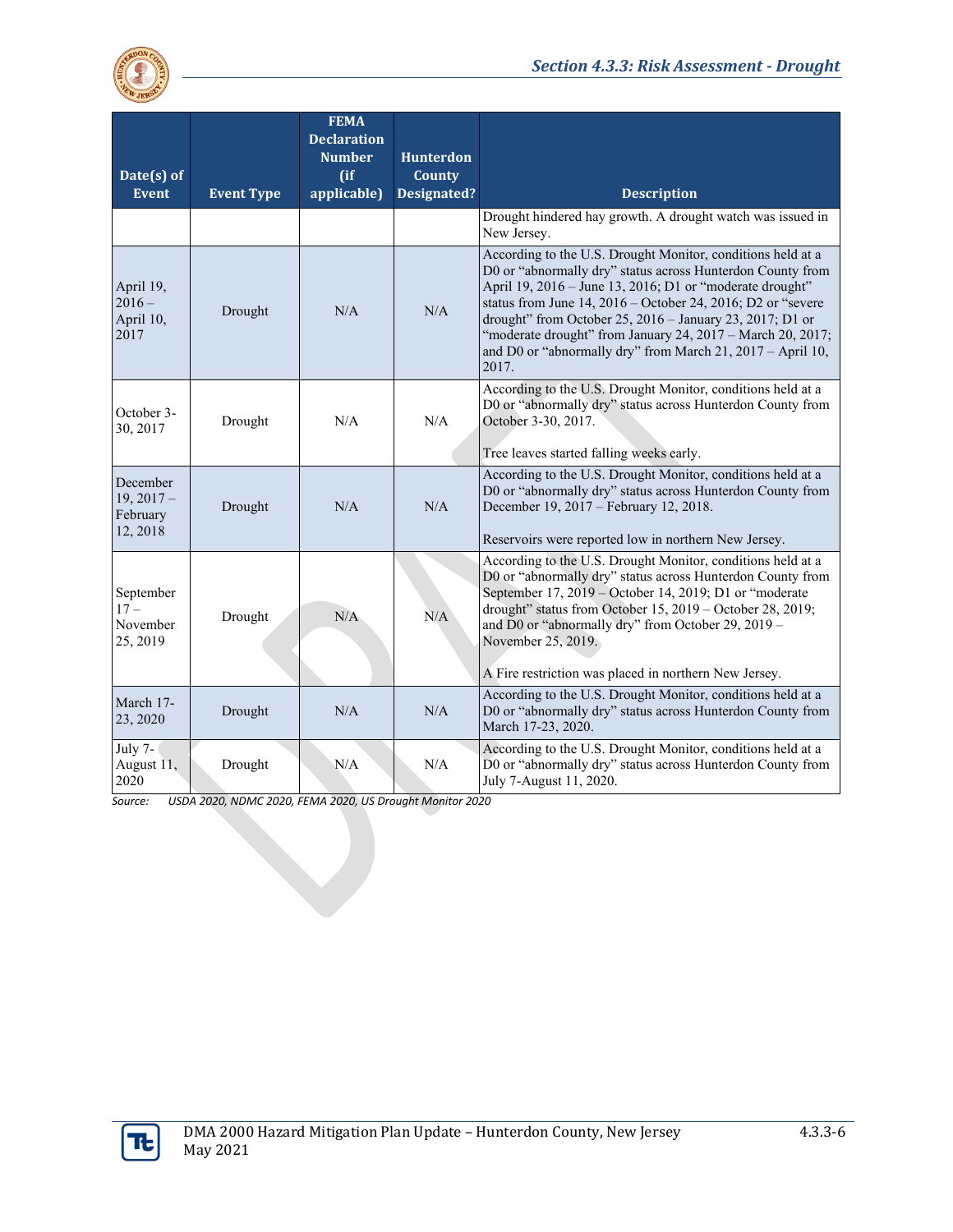

#### Probability of Future Occurrences

Based on the historical occurrences for drought, it is likely that droughts will occur across New Jersey and Hunterdon County in the future. Drought affects groundwater sources but not as quickly as surface water supplies. In addition, as temperatures increase (see climate change impacts), the probability for future droughts will likely increase as well.

It is estimated that Hunterdon County will continue to experience direct and indirect impacts of drought and its impacts on occasion, with the secondary effects causing potential disruption or damage to agricultural activities and creating shortages in water supply within communities.

In Section 4.4 (Hazard Ranking), the identified hazards of concern for Hunterdon County were ranked. The probability of occurrence, or likelihood of the event, is one parameter used for hazard rankings. Based on historical records and input from the Steering Committee and Planning Committee, the probability of occurrence for drought in the County is considered 'frequent'.

#### Climate Change Impacts

Water resources are important to both society and ecosystems. Humans depend on reliable, clean supply of drinking water to sustain their health. Water is also needed for agriculture, energy production, navigation, recreation, and manufacturing. These water uses put pressure on water resources and are most likely to be worsened by climate change in the future.

Providing projections of future climate change for a specific region is challenging. Shorter term projections are more closely tied to existing trends making longer term projections even more challenging. The further out a prediction reaches the more subject to changing dynamics it becomes.

Due to the increase in greenhouse gas concentrations since the end of the 1890s, New Jersey has experienced a 3.5° F (1.9° C) increase in the State's average temperature (Office of the New Jersey State Climatologist 2020), which is faster than the rest of the Northeast region  $(2^{\circ} F [1.1^{\circ} C])$  (Melillo et al. 2014) and the world  $(1.5^{\circ} F)$ [0.8° C]) (IPCC 2014). This warming trend is expected to continue. By 2050, temperatures in New Jersey are expected to increase by 4.1 to 5.7° F (2.3° C to 3.2° C) (Horton et al. 2015). Thus, New Jersey can expect to experience an average annual temperature that is warmer than any to date (low emissions scenario) and future temperatures could be as much as 10° F (5.6° C) warmer (high emissions scenario) (Runkle et al. 2017). New Jersey can also expect that by the middle of the 21st century, 70% of summers will be hotter than the warmest summer experienced to date (Runkle et al. 2017). The increase in temperatures is expected to be felt more during the winter months (December, January, and February), resulting in less intense cold waves, fewer sub-freezing days, and less snow accumulation.

As temperatures increase, Earth's atmosphere can hold more water vapor which leads to a greater potential for precipitation. Currently, New Jersey receives an average of 46 inches of precipitation each year (Office of the New Jersey State Climatologist 2020). Since the end of the twentieth century, New Jersey has experienced slight increases in the amount of precipitation it receives each year, and over the last 10 years there has been a 7.9% increase. By 2050, annual precipitation in New Jersey could increase by 4% to 11% (Horton et al. 2015). By the end of this century, heavy precipitation events are projected to occur two to five times more often (Walsh et al. 2014) and with more intensity (Huang et al. 2017) than in the last century. New Jersey will experience more intense rain events, less snow, and more rainfalls (Fan et al. 2014, Demaria et al. 2016, Runkle et al. 2017). Also, small decreases in the amount of precipitation may occur in the summer months, resulting in greater potential for more frequent and prolonged droughts (Trenberth 2011).

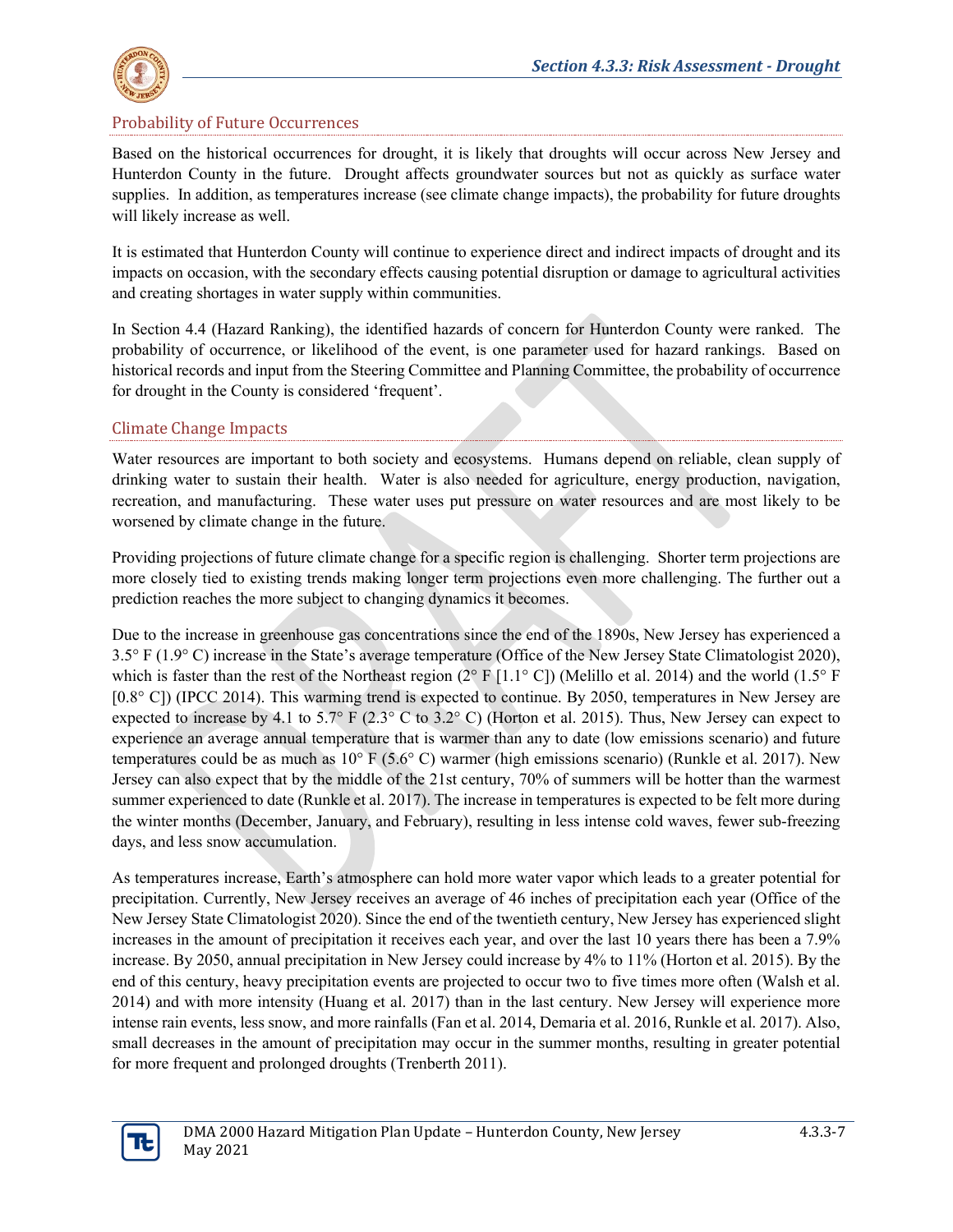

#### **Vulnerability Assessment**

To understand risk, a community must evaluate what assets are exposed or vulnerable in the identified hazard area. The following discusses Hunterdon County's vulnerability, in a qualitative nature, to the drought hazard.

#### Impact on Life, Health and Safety

The entire population of Hunterdon County is exposed to drought events (population of 125,051 people, according to the 2014-2018 American Community Survey population estimates). Drought conditions can cause a shortage of potable water for human consumption, both in quantity and quality. A decrease in available water may also impact power generation and availability to residents.

Public health impacts may include an increase in heat-related illnesses, waterborne illnesses, recreational risks, limited food availability, and reduced living conditions. Vulnerable populations could be particularly susceptible to the drought hazard and cascading impacts due to age, health conditions, and limited ability to mobilize to shelter, cooling and medical resources. Other possible impacts to health due to drought include increased recreational risks; effects on air quality; diminished living conditions related to energy, air quality, and sanitation and hygiene; compromised food and nutrition; and increased incidence of illness and disease. Health implications of drought are numerous. Some drought-related health effects are short-term while others can be long-term (CDC 2020).

Surface water supplies are affected more quickly during droughts than groundwater sources; however, groundwater supplies generally take longer to recover. According to the NJ Drinking Water Watch List, there are 304 suppliers of water to Hunterdon County (NJ Drinking Water Watch 2020). Of these suppliers, only one supplier provides water from surface water sources. All other suppliers provide water from groundwater sources. The EPA classifies water suppliers into three major categories: community water systems, non-transient noncommunity water systems, transient non-community water systems.

- *Community Water System* **(CWS):** A public water system that supplies water to the same population yearround.
- *Non-Transient Non-Community Water System* **(NTNCWS)**: A public water system that regularly supplies water to at least 25 of the same people at least six months per year. Some examples are schools, factories, office buildings, and hospitals which have their own water systems.
- **Transient Non-Community Water System (TNCWS):** A public water system that provides water in a place such as a gas station or campground where people do not remain for long periods of time (EPA 2020).

Overall, in Hunterdon County, 201 sources are transient non-community water suppliers, 76 are non-transient non-community suppliers, 25 are community suppliers, and 2 are non-public water supplies. Some County residents and organizations also rely on wells for their water supply needs. Since 1965, Hunterdon County has had over 12,747 domestic (i.e., drinking water) well permits issued. While this number may still be lower than the actual drinking water well count for the County, it still demonstrates the importance of well water to residents.

The Centers for Disease Control and Prevention's (CDC) 2016 Social Vulnerability Index (SVI) ranks U.S. Census tracts on socioeconomic status, household composition and disability, minority status and language, and housing and transportation. Hunterdon County's overall score is 0.0368, indicating that its communities have very low social vulnerability (CDC 2016). Out of all the census tracts in the County, only one has very high vulnerability which is located in south central Hunterdon County. Generally, impacts from a drought event may not be too severe for residents in the County.

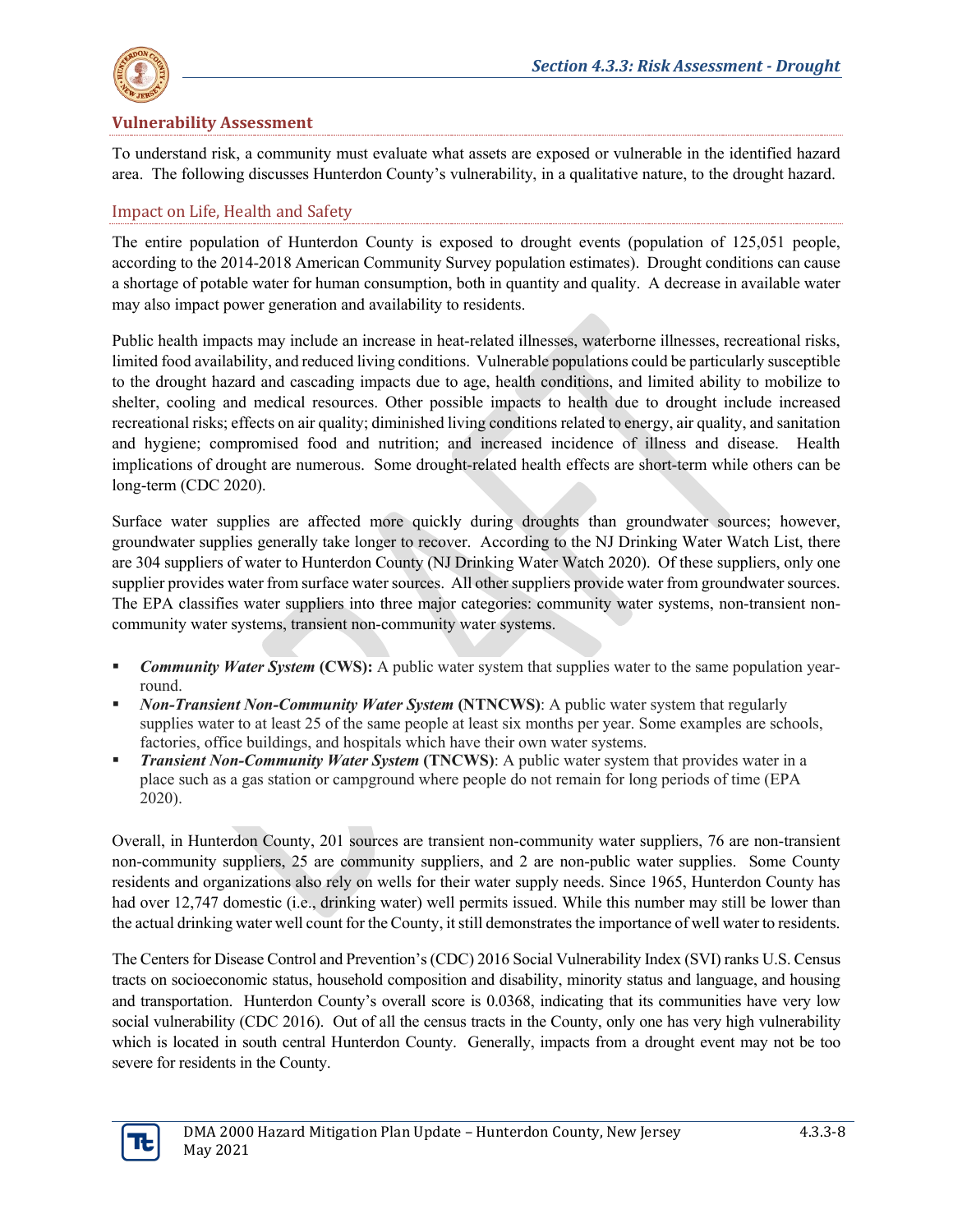

#### Impact on General Building Stock

No structures are anticipated to be directly affected by a drought event. However, droughts contribute to conditions conducive to wildfires and reduce fire-fighting capabilities. Risk to life and property is greatest in those areas where forested areas adjoin urbanized areas (high density residential, commercial and industrial) also known as the wildfire urban interface (WUI) or where areas are made up of species that are highly susceptible to erupting into wildfire events. Therefore, all assets in and adjacent to the WUI zone and wildfire fuel hazard areas, including population, structures, critical facilities, lifelines, and businesses are considered vulnerable to wildfire. Refer to Section 4.3.13 for the Wildfire risk assessment.

#### Impact on Critical Facilities and Lifelines

As mentioned, drought events generally do not impact buildings; however, droughts have the potential to impact agriculture-related facilities and critical facilities that are associated with water supplies such as potable water used with fire-fighting services. The impacts droughts cause to agricultural-related facilities is particularly important to Hunterdon County due to its high amount of acreage devoted to farmland. Critical facilities in and adjacent to the wildfire hazard areas are also considered vulnerable to wildfire.

Water systems and thus distribution to the population may also be impacted by other hazards such as extreme weather events. A good example is Superstorm Sandy where storm surge damaged critical water supply infrastructure along the coast and high winds impacted energy distribution across the State which in turn impacted the ability to supply water. As a result, NJDEP has developed new guidance aimed to ensure that repairs, reconstruction, new facilities and operations/maintenance are focused on enhancing the resilience of critical infrastructure (NJDEP 2017).

#### Impact on the Economy

Drought can produce a range of impacts that span many economic sectors and can reach beyond an area experiencing physical drought. As previously discussed, water withdrawals are not only used for potable water but for use in the commercial/industrial/mining sectors and power generation. When a state of water emergency is declared by the Governor (when a potential or actual water shortage endangers the public health, safety and welfare), the NJDEP may impose mandatory water restrictions and require specific actions to be taken by water suppliers. According to the New Jersey Water Supply Plan, a water emergency seeks to cause as little disruption as possible to commercial activity and employment (NJDEP 2017).

A prolonged drought can have a serious economic impact on a community. One impact of drought is its impact on water supply. When drought conditions persist with little to no relief, water restrictions may be put into place by local or state governments. These restrictions may include placing limitations on when or how frequent lawns can be watered, car washing services, or any other recreational/commercial outdoor use of water supplies. In exceptional drought conditions, watering of lawns and crops may not be an option. If crops are not able to receive water, farmland will dry out and crops will die. This can lead to crop shortages, which, in turn, increases the price of food.

Increased demand for water and electricity can also result in shortages and higher costs for these resources. Industries that rely on water for business could be impacted the most (e.g., landscaping businesses). Although most businesses will still be operational, they may be impacted aesthetically. These aesthetic impacts are most significant within the recreation and tourism industry. Moreover, droughts within another area could impact the food supply and price of food for residents within the County.

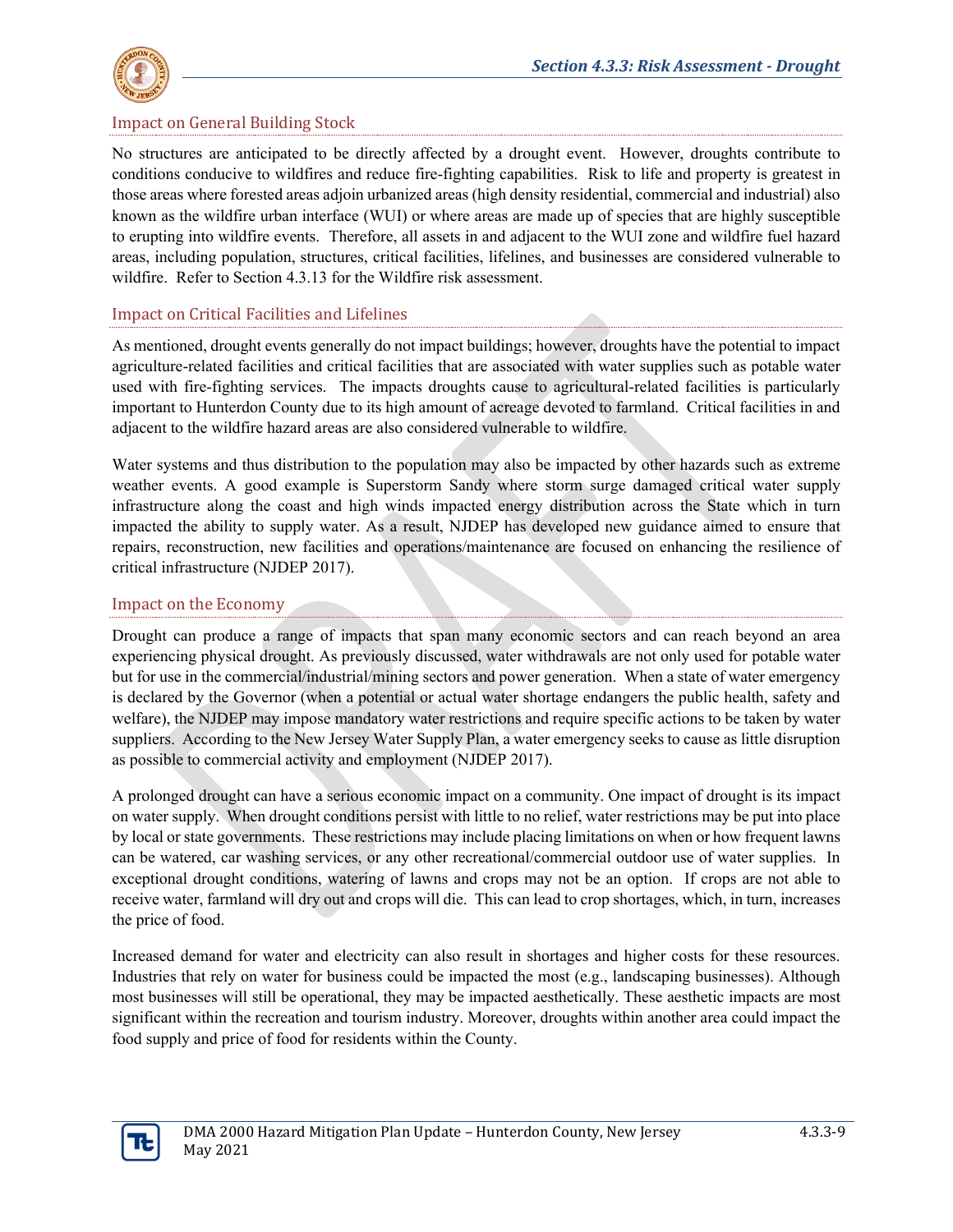

Direct impacts of drought include reduced crop yield, increased fire hazard, reduced water levels, and damage to wildlife and fish habitat. The many impacts of drought can be listed as economic, environmental, or social. Direct and indirect losses include the following:

- Damage to crop quality and crop losses.
- Insect infestation leading to crop and tree losses.
- Plant diseases leading to loss of agricultural crops and trees.
- Reduction in outdoor activities.
- Increased risk of brush fires and wildfires due to dried crops, grasses, and dying trees.

When a drought occurs, the agricultural industry is most at risk in terms of economic impact and damage. For example, crops may not mature leading to a lessened crop yield, wildlife and livestock may become undernourished, land values could decrease, and ultimately there could be a financial loss for the farmer. Based on the 2017 Census of Agriculture, there were 1,604 farms in Hunterdon County, a 10.9-percent increase from the 2012 reports. The average farm size was 17 acres. Hunterdon County farms had a total market value of products sold of approximately \$78.9 million in crop sales and \$13.4 million in livestock sales. [Table 4.3.3-4](#page-9-0) summarizes the acreage of agricultural land exposed to the drought hazard.

#### <span id="page-9-0"></span>**Table 4.3.3-4. Agricultural Land in Hunterdon County in 2017**

| <b>Number of Farms</b> | <b>Land in Farms</b><br>(acres) | <b>Total Cropland</b><br>(acres) | <b>Harvested</b><br><b>Cropland</b><br>(acres) | <b>Irrigated Land</b><br>(acres) |
|------------------------|---------------------------------|----------------------------------|------------------------------------------------|----------------------------------|
| .604                   | 101.290                         | 65,601                           | 57.106                                         | 1,835                            |

*Source: USDA 2017*

## Impact on the Environment

Droughts can impact the environment because these events can trigger wildfires, increase insect infestations, and exacerbate the spread of disease (NOAA 2020). Droughts will also impact water resources that are relied upon by aquatic and terrestrial species. Ecologically sensitive areas, such as wetlands, can be particularly vulnerable to drought periods because they are dependent on steady water levels and soil moisture availability to sustain growth. As a result, these types of habitats can be negatively impacted after long periods of dryness (NJDEP 2017).

Droughts also have the potential to lead to water pollution due to the lack of rainwater to dilute any chemicals in water sources. Contaminated water supplies may be harmful to plans and animals. If water is not getting into the soils, the ground will dry up and become unstable for plant species. Maintaining stability prevents erosion and treefall that is susceptible to catching fire and starting wildfire events(North Carolina State University 2020).

# Future Changes That May Impact Vulnerability

Understanding future changes that impact vulnerability in the County can assist in planning for future development and ensuring that appropriate mitigation, planning, and preparedness measures are in place. The County considered the following factors to examine potential conditions that may affect hazard vulnerability:

- Potential or projected development
- Projected changes in population
- Other identified conditions as relevant and appropriate, including the impacts of climate change.